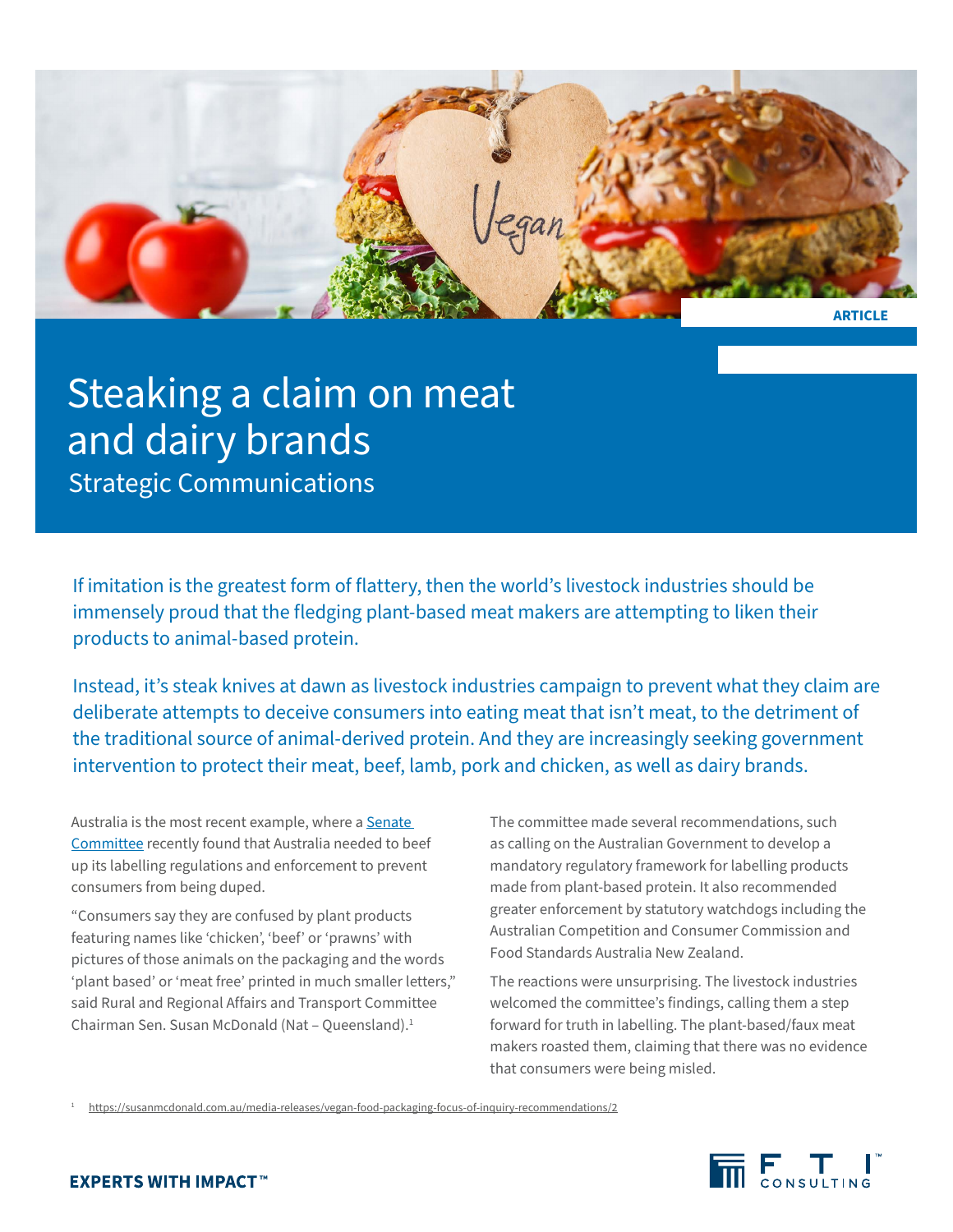

The Australian Senate Committee's recommendation for greater truth in labelling requirements for plant-based/ cultured meats is the latest example of government intervention in the truth in the labelling fight. And it's the livestock industry fighting for it.

## **The EU and US experience**

In 2018 and 2019 numerous USA states, mainly those with large agriculture industries, passed laws forbidding "misrepresenting a product as meat that is not derived from harvested production livestock or poultry".<sup>2</sup> In many cases, violations could lead to criminal prosecution.

And it's not confined to meat. The dairy industry is similarly upset about producers of plant-derived liquids such as almond, soy, and oat attaching the "milk" brand to its products.

Last year, US senators and congressmen from dairyproducing states introduced legislation to prevent products from nuts, seeds and plants being labelled as milk. The bipartisan bill had 33 congressional cosponsors. It called on the Food and Drug Administration to enforce its regulations that define milk and cream and stop the labelling of plant-based products as milk, yogurt or cheese. The bill failed to pass in both 2017 and 2019 and is now languishing.

There's a similar debate in Europe, where the focus has largely been on the dairy industry and its brands, such as milk, cheese and cream. The labelling of plant-based alternatives to dairy products was subject to very intense political discussions during the recent reform of the EU Common Agricultural Policy (CAP) and in particular, the review of Regulation (EU) No 1308/2013 establishing a common organisation of the markets in agricultural products (CMO regulation).

The CAP was quite prescriptive in prohibiting the use of dairy designations to define non-dairy products, even before its last review. Names such as 'soy milk' or 'vegetarian cheese' are not allowed in the EU. This was also confirmed by the European Court of Justice (ECJ) ruling on case [C-422/16 \("TofuTown case"\)](https://curia.europa.eu/jcms/upload/docs/application/pdf/2017-06/cp170063en.pdf) in 2017 against the German company Tofu Town. The court confirmed that ''purely plant-based products cannot, in principle, be marketed with designations such as 'milk', 'cream', 'butter', 'cheese' or 'yoghurt', which are reserved by EU law for animal products''.

In 2019, the European parliament's agriculture committee backed a ban on vegetarian and vegan products using terminology traditionally associated with meat – such as 'steak', 'sausage', 'escalope', and 'burger' – on its labelling and product descriptions.

<sup>2</sup> <https://wyoleg.gov/Legislation/2019/SF0068https://wyoleg.gov/Legislation/2019/SF0068>; [https://www.senate.mo.gov/18info/BTS\\_Web/Bill.aspx?SessionType=R&BillID=73322740](https://www.senate.mo.gov/18info/BTS_Web/Bill.aspx?SessionType=R&BillID=73322740)